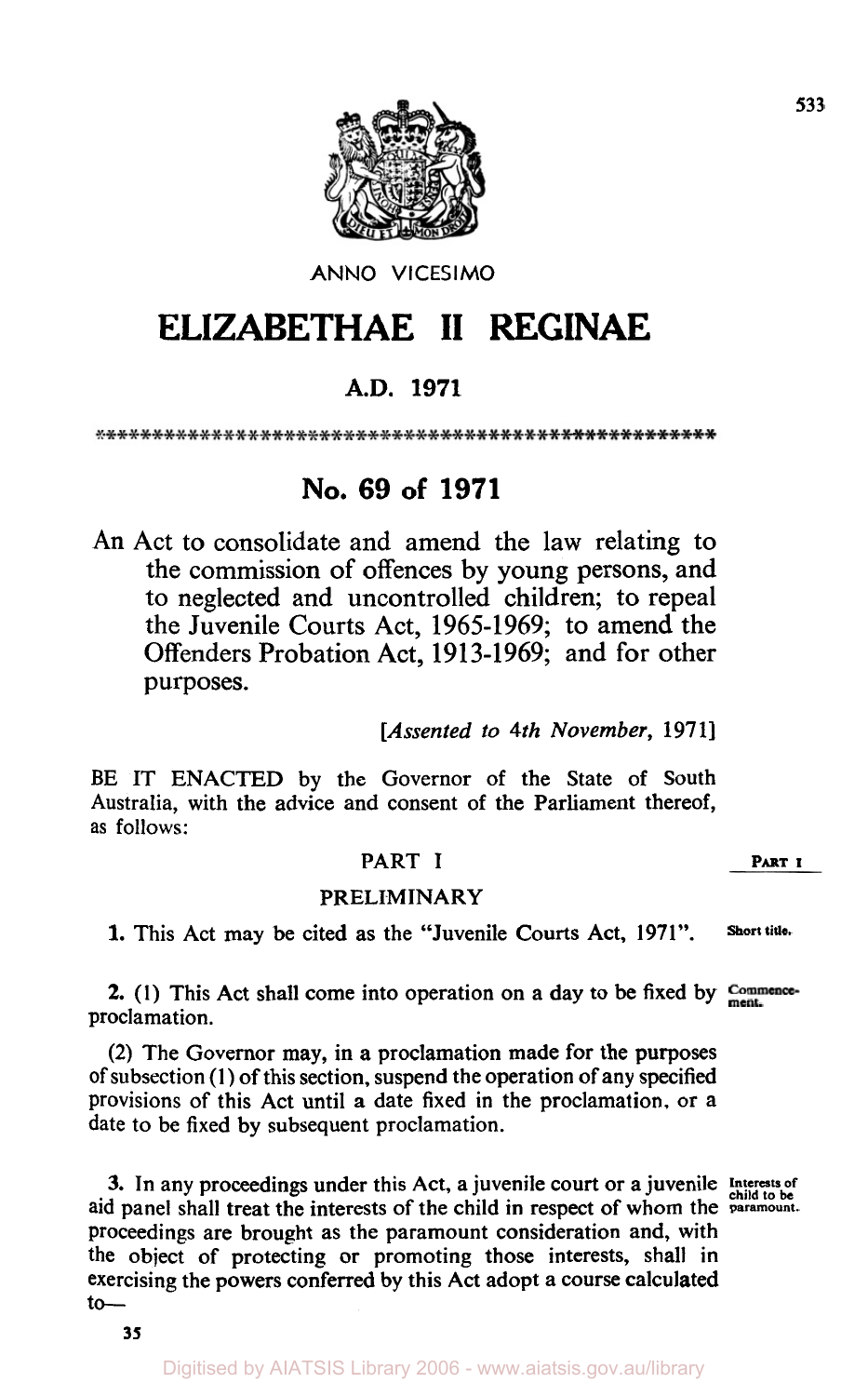*(a)* secure for the child such care, guidance and correction as will conduce to the welfare of the child and the public interest;

and

(b) conserve or promote, as far as may be possible a satisfactory relationship between the child and other members of, or persons within, his family or domestic environment,

and the child shall not be removed from the care of his parents or guardians except where his own welfare, or the public interest, cannot, in the opinion of a court, be adequately safeguarded otherwise than by such removal.

Arrangement. **4.** This Act is arranged as follows:-

PART I-PRELIMINARY

- PART II-INITIAL PROCEEDINGS AGAINST CER-TAIN CHILDREN UNDER THE AGE OF SIXTEEN YEARS
- PART III-CONSTITUTION AND JURISDICTION OF JUVENILE COURTS
- PART IV-GENERAL PROCEDURE AND POWERS OF COURTS
- PART V-SPECIAL PROVISIONS RELATING TO THE HEARING AND DETERMINATION **OF**  COMPLAINTS ETC.
- PART VI-PROVISIONS RELATING MAINLY TO<br>NEGLECTED AND UNCONTROLLED AND UNCONTROLLED CHILDREN AND HABITUAL TRUANTS
- PART VII-APPEALS FROM AND RECONSIDERATION OF PENALTY BY JUVENILE COURTS

PART VIII-GENERAL PROVISIONS.

- 
- **lnterpretation. 5. In** this Act, unless the contrary intention appears
	- assessment centre" means a centre established under the *"*  Community Welfare Act for the examination of children, the evaluation of their personal circumstances and social background, and the assessment of the most appropriate treatment or rehabilitative correction or education for each child: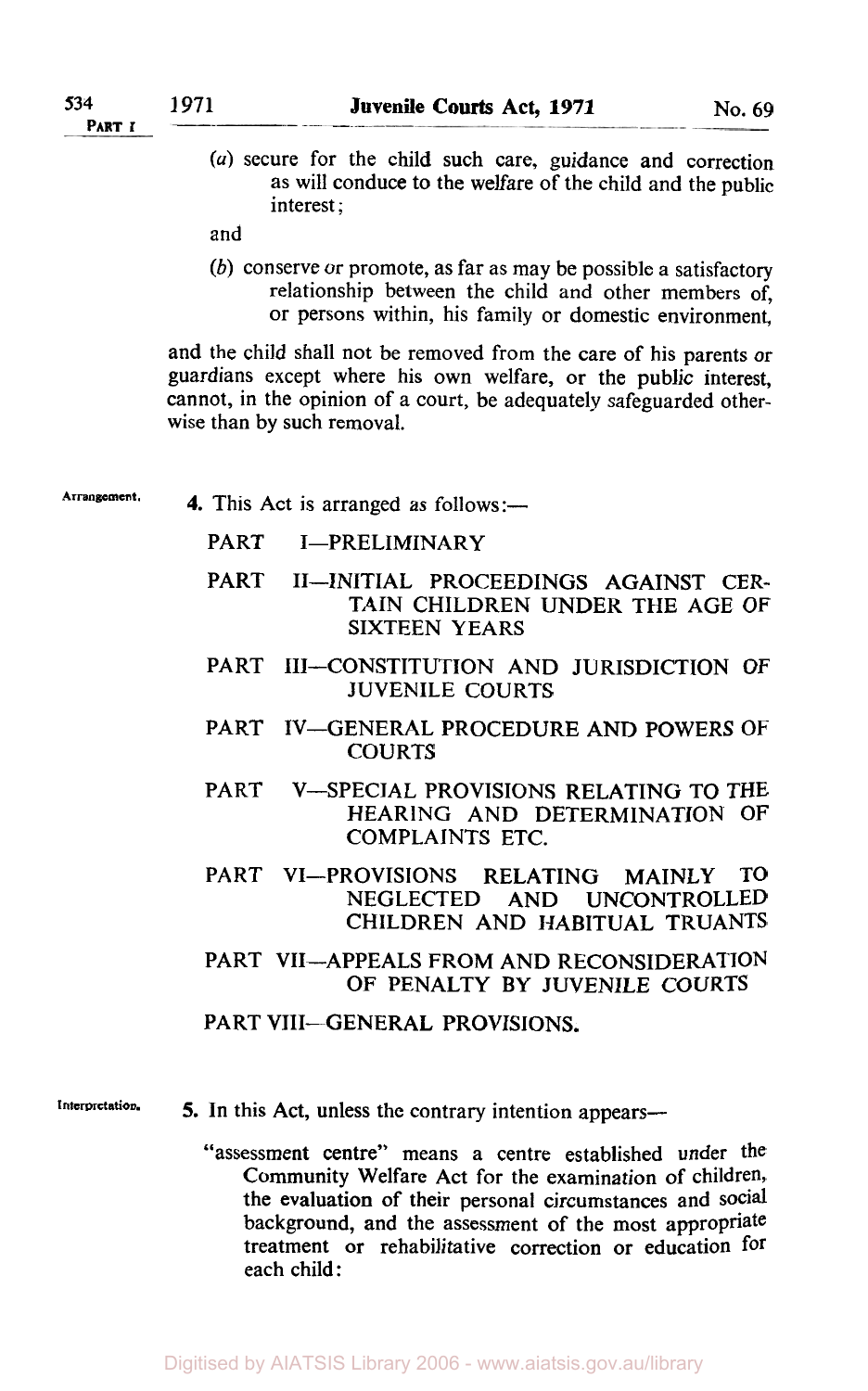- "child" in relation to proceedings under this Act means a person who has not attained the age of eighteen years at the time of the proceedings and, where the proceedings relate to the commission of an offence, includes a person who had not attained the age of eighteen years **on** the date of the alleged offence :
- "guardian", in relation to a child, means a parent of the child or any person (other than the Minister) having the immediate custody and control of the child:
- "habitual truant" means an habitual truant as defined in the Education Act, 1915-1971 :
- "homicide" includes the offences to which sections 11, 12, 13, 14, 14a, 16, 17 and 18 of the Criminal Law Consolidation Act, 1935-1965, relate:
- "home" means a home or centre within the meaning of the Community Welfare Act:
- "indictable offence" includes a minor indictable offence as defined in the Justices Act, 1921-1969:
- "Judge" means a Judge by whom the jurisdiction of a juvenile court is exercisable :
- "juvenile aid panel" or "panel" means **a** juvenile aid panel constituted under Part **II** of this Act:
- "juvenile court" means a juvenile court constituted under this Act, and includes a juvenile court constituted under the repealed Act:

"metropolitan area" means-

*(a)* that part of the State which is within ten miles of any part of the City of Adelaide or **of** the City **of**  Port Adelaide:

and

*(b)* any other part **of** the State declared by proclamation to be included in the metropolitan area for the purposes of this Act:

"Minister" means the Minister of Community Welfare:

- "neglected child" means a neglected child as defined in the Community Welfare Act:
- "parent" includes, father, mother, step-father, step-mother, and an adoptive parent within the meaning of the Community Welfare Act:

1971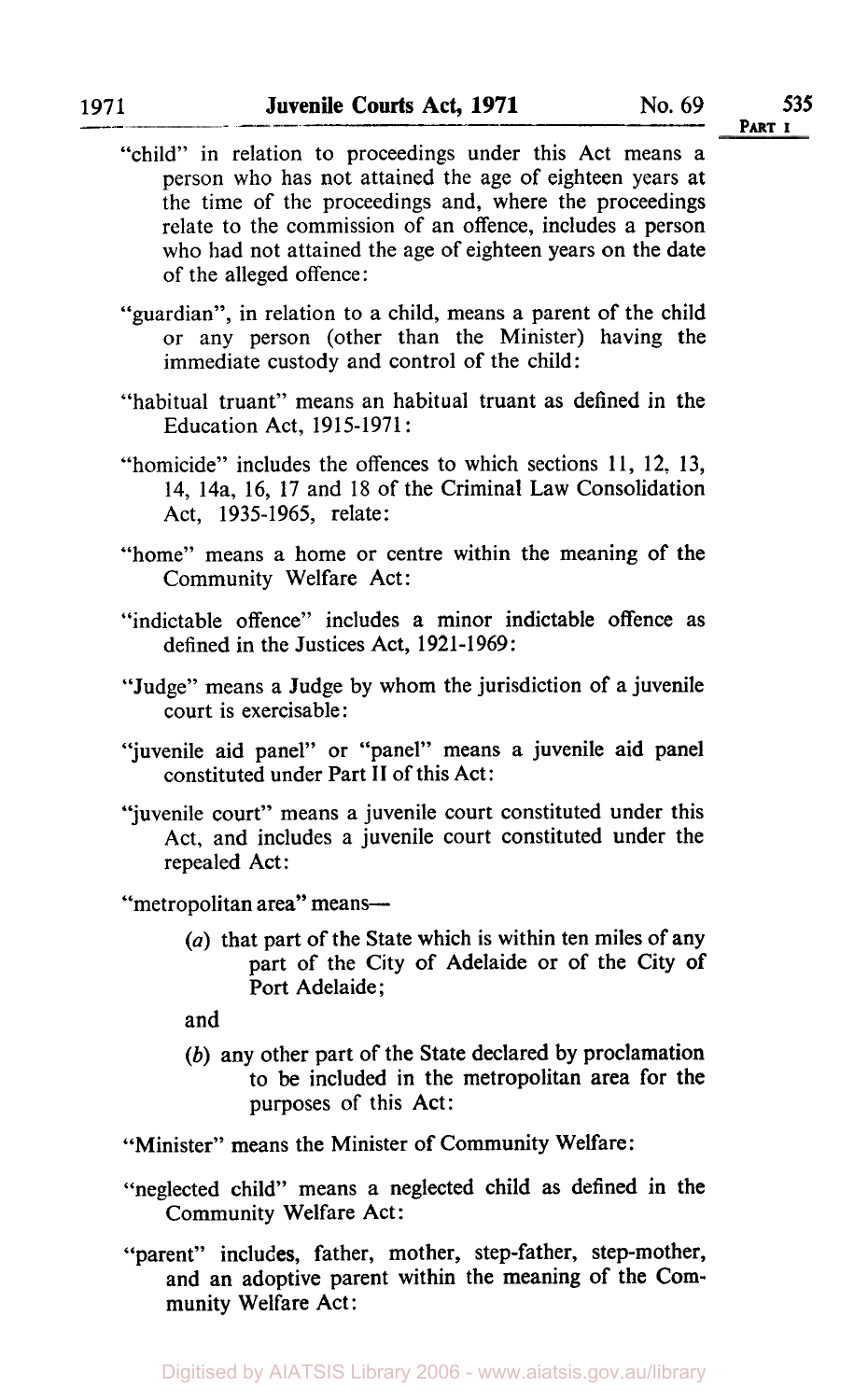- "special justice" means a special justice appointed pursuant to the provisions of the Justices Act, **1921-1969:**
- "the Community Welfare Act" means the Community Welfare Act, **1971,** as amended from time to time:
- "the Department" means the Department for Community Welfare :
- "the Director-General" means the person for the time being holding, or acting in, the office of Director-General of Community Welfare under the Community Welfare Act:
- "the repealed Act" means the Juvenile Courts Act, **1965-1969:**
- "uncontrolled child" means an uncontrolled child as defined in the Community Welfare Act:

"youth project centre" means a centre established under the Community Welfare Act for the training and rehabilitation of children.

**Transitional** *provisions 6.* **(1)** The Acts referred to in the first part of the schedule to this Act are repealed.

> (2) The Offenders Probation Act, **1913-1969,** is amended as shown in the second part of the schedule to this Act and, as **so**  amended, may be cited as the "Offenders Probation Act, **1913-1971".**

> (3) All proceedings commenced under the repealed Act, and not finally disposed of at the commencement of this Act, may be continued and disposed of in all respects as if the repealed Act were still in force and this Act had not been enacted.

> **(4)** This Act shall not affect the validity or effect of any decisions, judgments or orders made pursuant to the provisions of the repealed Act.

> *(5)* A panel of justices prepared for the purpose of constituting juvenile **courts** under the repealed Act shall be deemed to be such **<sup>a</sup>** panel prepared for the purposes of this Act.

> (6) The provisions of the Acts Interpretation Act, **1915-1957,**  relating to the repeal of statutory provisions, shall, except where inconsistent with this Act, apply and have effect in relation to the repeal effected by this Act.

> **(7)** A reference in any Act, proclamation, regulation, rule of by-law to the repealed Act or any provision of the repealed Act shall be read and construed as a reference **to** this Act, or the corresponding provision (if any) of this Act.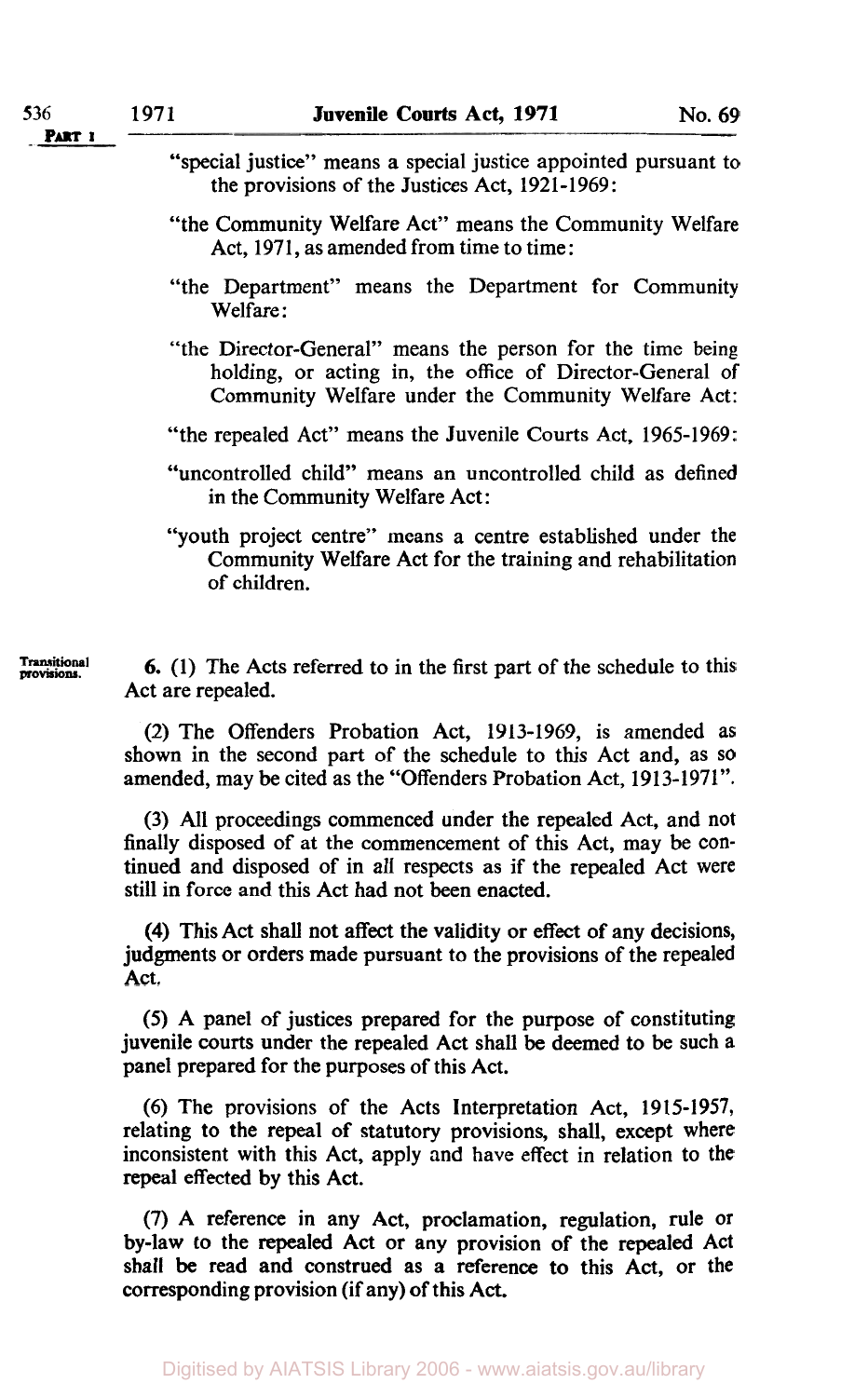(8) Where any Act, past or future, or any rule, regulation, proclamation or by-law made under or by virtue of such an Act provides that any order may be made or jurisdiction may be exercised by a juvenile court, that Act, rule, regulation, proclamation or by-law shall, unless the Act concerned otherwise provides, be deemed to provide that the order may be made or the jurisdiction may be exercised by a juvenile court constituted under this Act and the provisions of this Act shall for that purpose be deemed to be incorporated with that Act.

(9) Where before the commencement of this Act a child was discharged by a court upon a recognizance under the Offenders Probation Act, 1913-1969, any proceedings in respect of the recognizance may be dealt with and disposed of pursuant to the provisions of that Act in all respects as if the provisions of that Act repealed by this Act had not been so repealed.

#### PART II **PART II**

INITIAL PROCEEDINGS AGAINST CERTAIN CHILDREN UNDER THE AGE OF SIXTEEN YEARS

**7.** (1) Subject to subsection (2) of this section, this Part shall **Application** of apply in respect of-

*(a)* a child under the age of sixteen years ;

and

*(b)* in the case of a child who is alleged to have committed an offence, a child who was under the age of sixteen years on the date of the alleged offence.

(2) This Part shall not apply in respect of-

*(a)* **a** child who is alleged to be a neglected child;

- or
- *(b)* a child who is alleged to have committed homicide.

8. (1) Where it is alleged that a child to whom this Part applies Allegations to has committed an offence, the child shall not be charged with the **panels**. offence but a complaint may, subject to the provisions of this section, be laid against the child, alleging that he is in need of care and control.

**(2) A** complaint alleging that a child is in need of care and control must also allege the commission of an **offence** by the child.

1971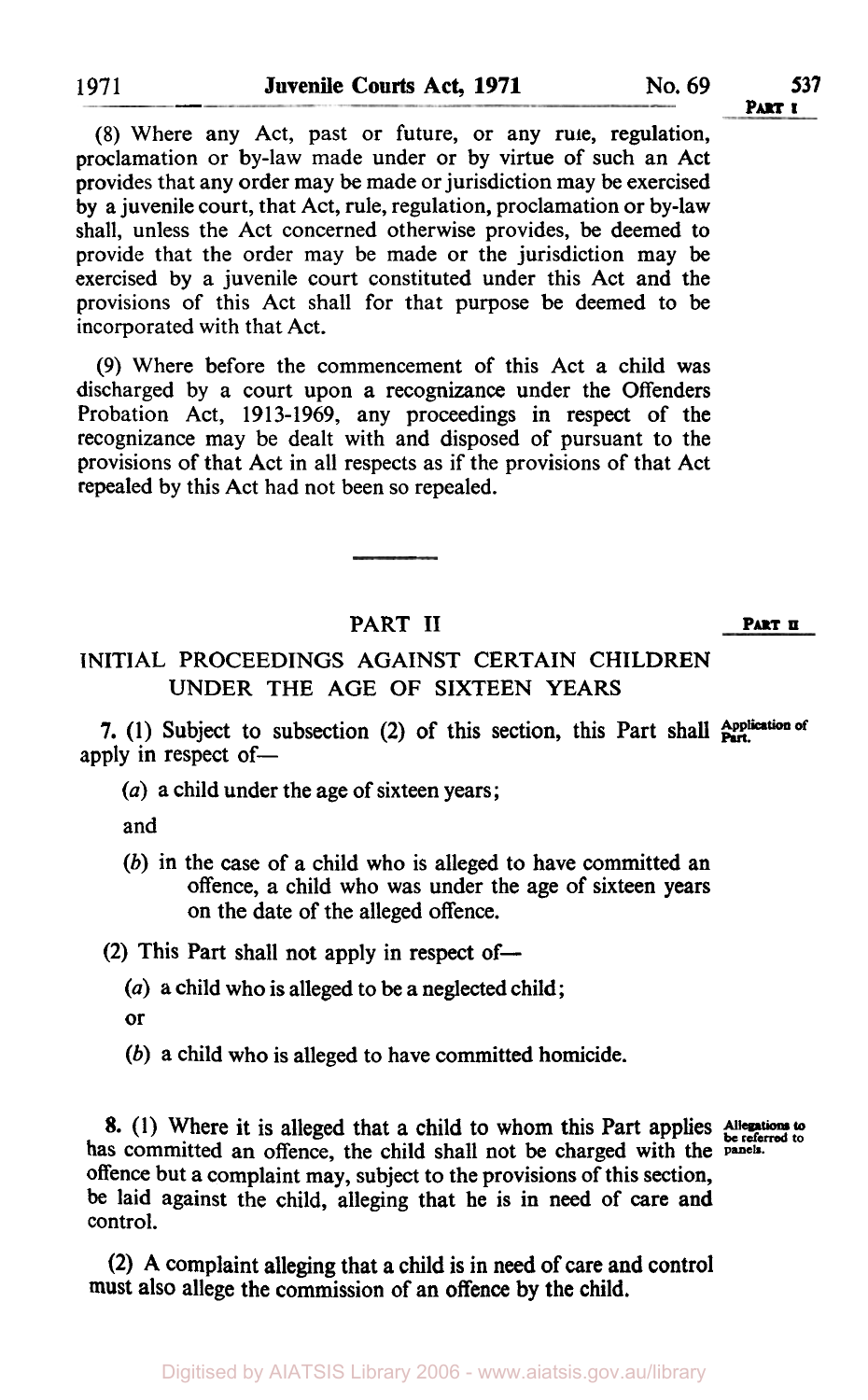**(3)** Subject to this section and section 15 of this Act, where a child to whom this Part applies is alleged to have committed an offence and the child has not been arrested, no complaint shall be laid against the child but the allegation and a report of the circumstances of the alleged offence shall be referred to a juvenile aid panel to be dealt with by the panel.

**(4)** Subject to this section and section 15 of this Act, where a child to whom this Part applies is alleged to be an uncontrolled child, or an habitual truant, and the child has not been arrested, no complaint shall be laid against the child but the allegation and a report of the circumstances upon which it is based shall be referred to a juvenile aid panel to be dealt with by the panel.

*(5)* The provisions of subsection (3) and subsection **(4)** of this section shall not apply where the child is subject to an order or adjudication of a juvenile court and the order or adjudication, or the effect thereof, is not fully satisfied or completed.

**(6)** Where a child to whom this section applies is arrested and subsequently appears before a juvenile court, the court may—

- *(a)* proceed to hear and determine the complaint;
- or
- *(b)* adjourn the hearing and, if necessary, remand the child **on**  bail or subject to the provisions of section **30** of this Act. in custody, to be dealt with by a juvenile aid panel.

(7) Where a hearing has been adjourned to enable a child to be dealt with by a juvenile aid panel under subsection *(6)* of this section, the presence of the child before the court shall not be required while the court hears any further application, or makes any order for a further adjournment or remand of the child, unless the court otherwise orders.

**(8)** Where a hearing has been adjourned to enable a child to be dealt with by a juvenile aid panel under subsection *(6)* of this section, the court may, upon receipt of a report from the juvenile aid panel, dismiss the complaint, or allow it to be withdrawn, or if the panel refers the matter to the court in pursuance of the provisions of this Part, may proceed to hear and determine the complaint in accordance with the provisions of this Act.

Panel lists **9. (1)** The Attorney-General shall prepare a list containing the names and addresses of such persons, who are in his opinion qualified for membership of juvenile aid panels constituted under this Act, as he thinks expedient.

- **(2)** The list must comprise the names and addresses of-
	- *(a)* justices included in a panel of justices prepared under **Part III** of this Act;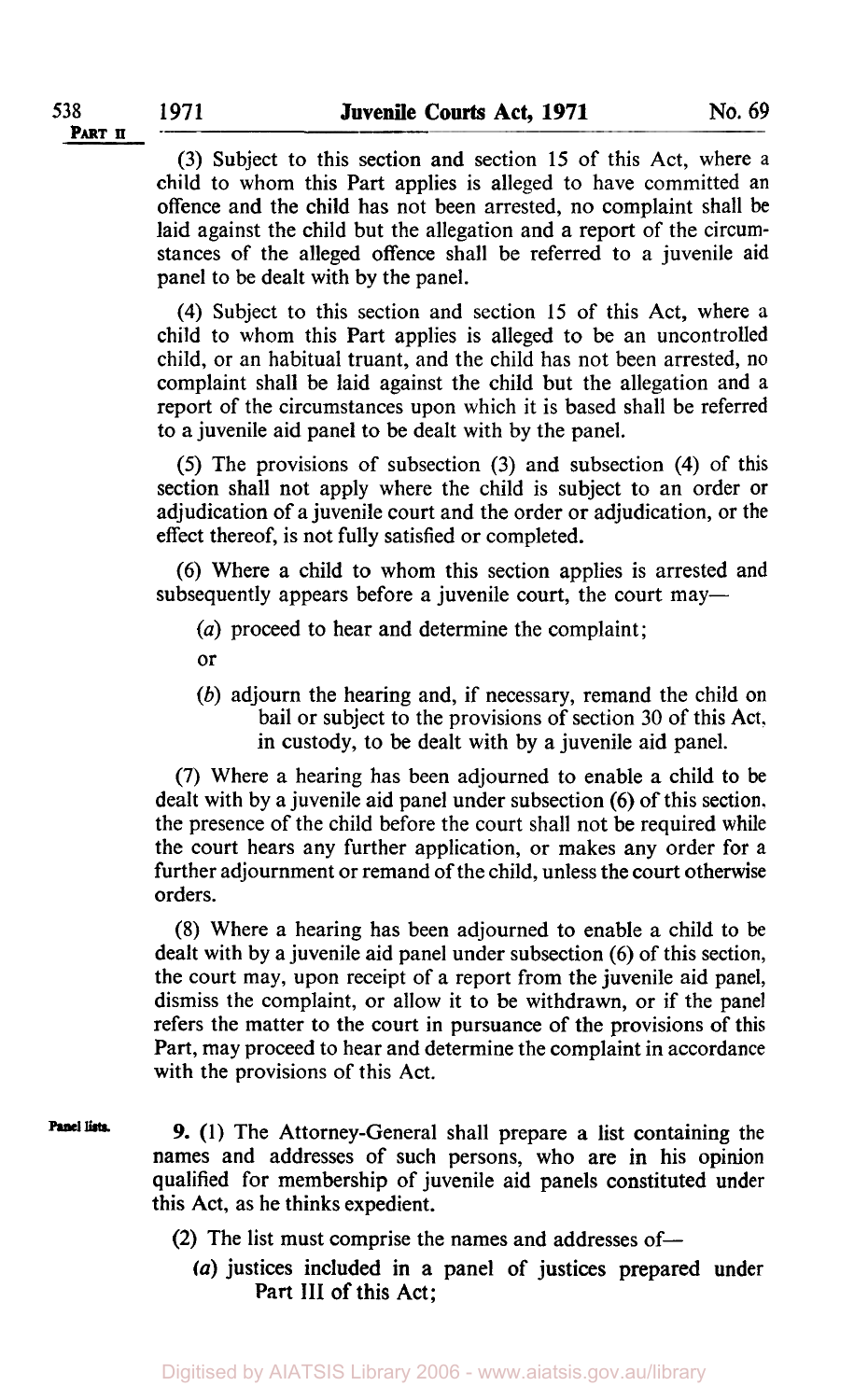- 
- (b) officers of the Police Department nominated by the Commissioner of Police ;

and

(c) officers of the Department nominated by the Director-General,

and approved for the purpose of inclusion in the list by the Attorney-General.

(3) The Attorney-General may from time to time revise the list prepared under this section.

10. (1) Subject to subsection (2) of this section, a juvenile aid  $\frac{\text{Constant}}{\text{panel}}$ panel shall be constituted of any two persons included in the list prepared by the Attorney-General and nominated by him to constitute the panel.

 $(2)$  Each panel must be constituted of-

*(a)* a person who is a member of the panel of justices, or a person nominated for inclusion in the list by the Commissioner of Police;

and

*(b)* a person nominated for inclusion in the list by the Director-General.

**11.** A juvenile aid panel shall not sit for the purpose of exercising **Places** at which any of its functions under this Act in any place commonly used as a not sit. courthouse or office of police.

**12.** (1) A juvenile aid panel shall refer a matter to a juvenile *Panel to refer* court if court if-<br>circumstances.<br>**COU**T if-

- *(a)* the child does not appear before the panel in accordance with the request of the panel;
- *(b)* the child or a parent or guardian of the child requests at any stage of the proceedings that the matter be heard and determined by a juvenile court;
- or
- (c) the panel is of the opinion that the matter should be referred to a juvenile court because of the gravity of the alleged offence or because it is expedient in the interests of the child or of the community that the matter be so referred.

(2) **A** parent or guardian of a child in respect of whom proceedings are brought before a juvenile aid panel shall attend with the child **at** the hearing of the proceedings and, unless the panel is of the opinion that there is good reason for so doing, it shall not deal with **a** matter unless the parent or guardian has appeared, but shall refer the matter to a juvenile court for hearing and determination.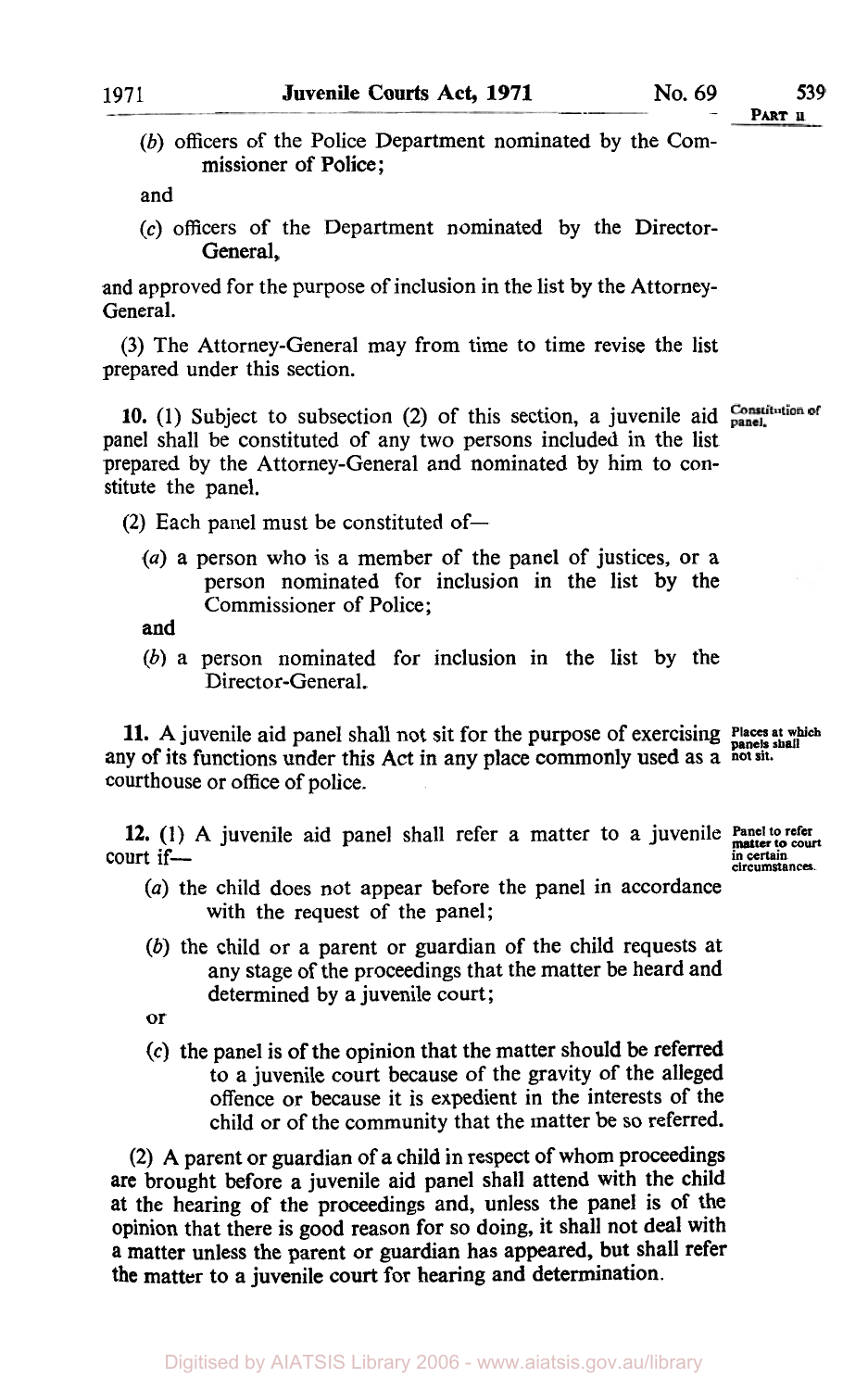(3) The juvenile aid panel must inform the child, and, where present the parent or guardian of the child, that he is entitled to request at any stage of the proceedings that the matter be heard and determined by a juvenile court.

**Reports.** 

**13. (1)** The investigating police officer or the Director-General shall, in the case of any matter referred to a juvenile aid panel under this Part cause to be prepared for the information and guidance of the juvenile aid panel a report setting out as far as may be reasonably ascertainable and relevant to the matter under consideration details of any alleged offence and of the personal circumstances and social background of the child to whom the allegation relates.

(2) **A** panel may request the Director-General to obtain any further information or reports that may be necessary or desirable for the purpose of dealing with a child under this Part and the Director-General shall, so far as is reasonably practicable, comply with such a request.

**Powers Of panels.** 

**14. (1) A** juvenile aid panel shall have the following powers in dealing with a child under this Part:—

- *(a)* the panel may warn or counsel the child and his parents or guardians;
- *(b)* the panel may request the child to undertake, in writing, to comply with such directions as may be given by the panel as to any training or rehabilitative programme to be undergone by the child;
- *(c)* the panel may request a parent or guardian of the child to undertake, in writing, to comply with such directions as may be given by the panel to assist the child in any training or rehabilitative programme;
- or
- (d) the panel may refer the matter to a juvenile court if the child, or a parent or guardian of the child, refuses to make an undertaking as requested by the panel or if, in the opinion of the panel, it is otherwise expedient to do so for the purpose of the rehabilitation of the child.

(2) Where an undertaking is made by a child or the parent or guardian of a child under subsection (1) of this section and the undertaking is not observed at any time within six months after the undertaking is given, the panel may refer the matter to a juvenile court for hearing and determination.

**Reference of**  juvenile court.

**15. (1)** Where a matter is referred by **a** juvenile aid panel to **a**  juvenile court for hearing and determination, the panel shall notify the court in writing of the reason for so referring the matter and shall also cause written notification to be given to the child and a parent or guardian of the child of the decision of the panel so **to**  refer the matter.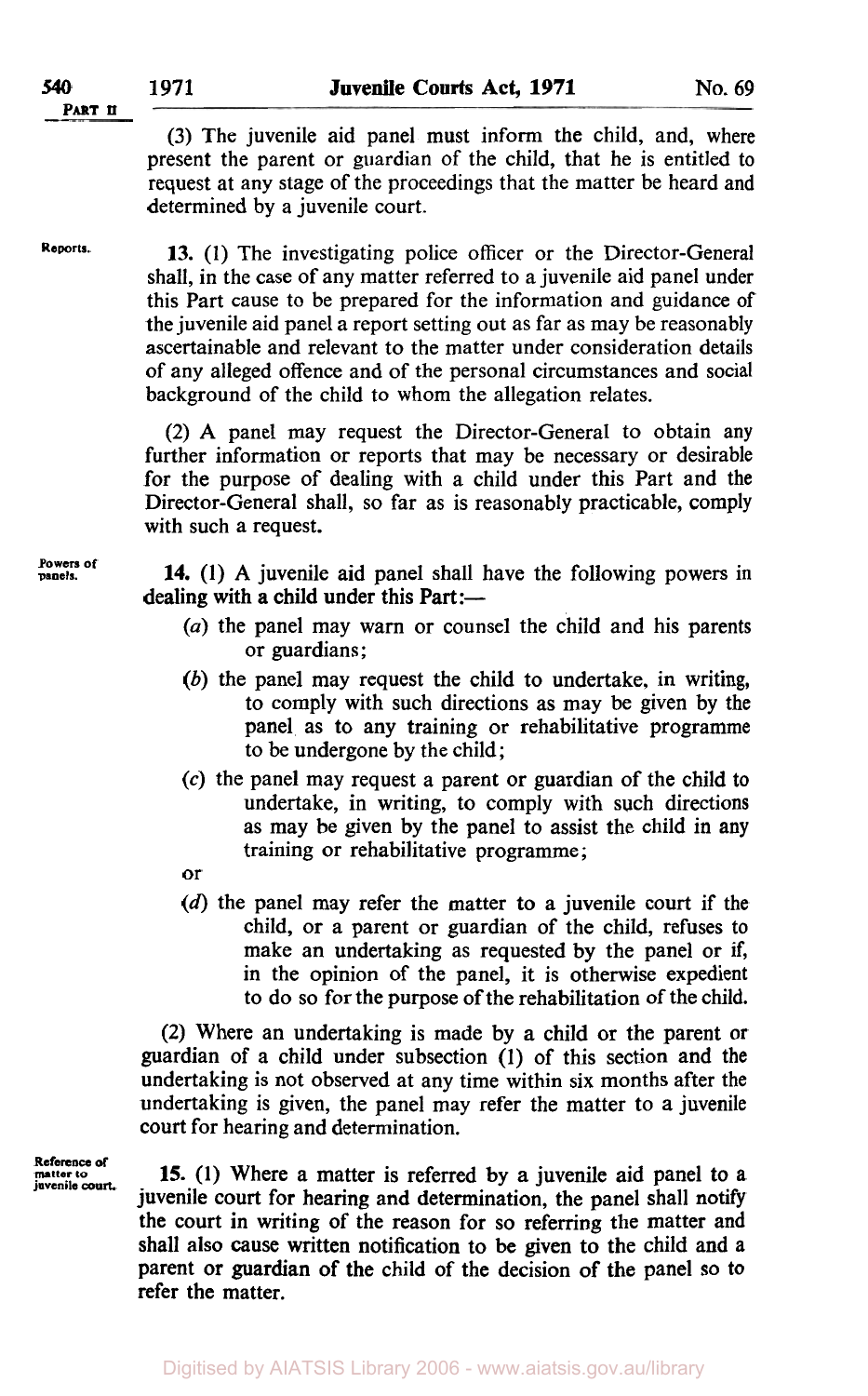**PART II** 

(2) Except as provided in subsection (3) of this section, upon referring a matter to a juvenile court the juvenile aid panel or a member of the juvenile aid panel shall, subject to subsection (3) of this section, cause a complaint to be laid against the child alleging that he is a child in need of care and control, an uncontrolled child, or an habitual truant, as the case may require, and the child shall be dealt with by the juvenile court on the basis of that complaint.

(3) Where the panel is of the opinion that proceedings should be taken alleging a child to be an habitual truant, a complaint shall not be laid in respect of the child pursuant to subsection (2) of this section, except by, or with the authority of, the Minister of Education.

**(4)** Subject to subsection (5) of this section, where a matter has been referred to a juvenile court for hearing and determination, evidence of the proceedings before a juvenile aid panel in respect of the alleged offence shall not be admissible in the juvenile court.

(5) **A** report of proceedings before a juvenile aid panel in respect of an alleged offence shall be admissible in a juvenile court in proceedings in respect of a subsequent offence found proved against the child.

(6) Notwithstanding the provisions of the Justices Act, **1921-1969,**  or any other Act, a complaint may be laid against or in respect of a child under this section at any time within twelve months after the matter of the complaint arose.

16. Where a child is dealt with by a juvenile aid panel under this Child who has of the offence alleged to have been committed by the child and upon again proceeded Act, no proceedings shall be brought before any court in respect **by panel not** be liable to be which the child was dealt with by the panel, unless the matter is referred to a juvenile court by the panel pursuant to the provisions of this Part.

#### PART **III PART m**

#### CONSTITUTION AND JURISDICTION OF JUVENILE **COURTS**

**17.** (1) There shall be a Judge or Judges by whom the jurisdiction Judge of  $_{\text{Iuvenile Court}}$ **of** any juvenile court shall be exercisable.

(2) The Judge or Judges shall be a person or persons appointed *to* judicial office pursuant to the provisions of the Local and District Criminal Courts Act, **1926-1971,** upon whom the Governor has, by proclamation, conferred the jurisdiction exercisable by juvenile Courts under this Act.

(3) The Judge, or where there are two or more Judges, the most senior of the Judges, may make and issue administrative directions relating to the constitution and proceedings **of** juvenile courts.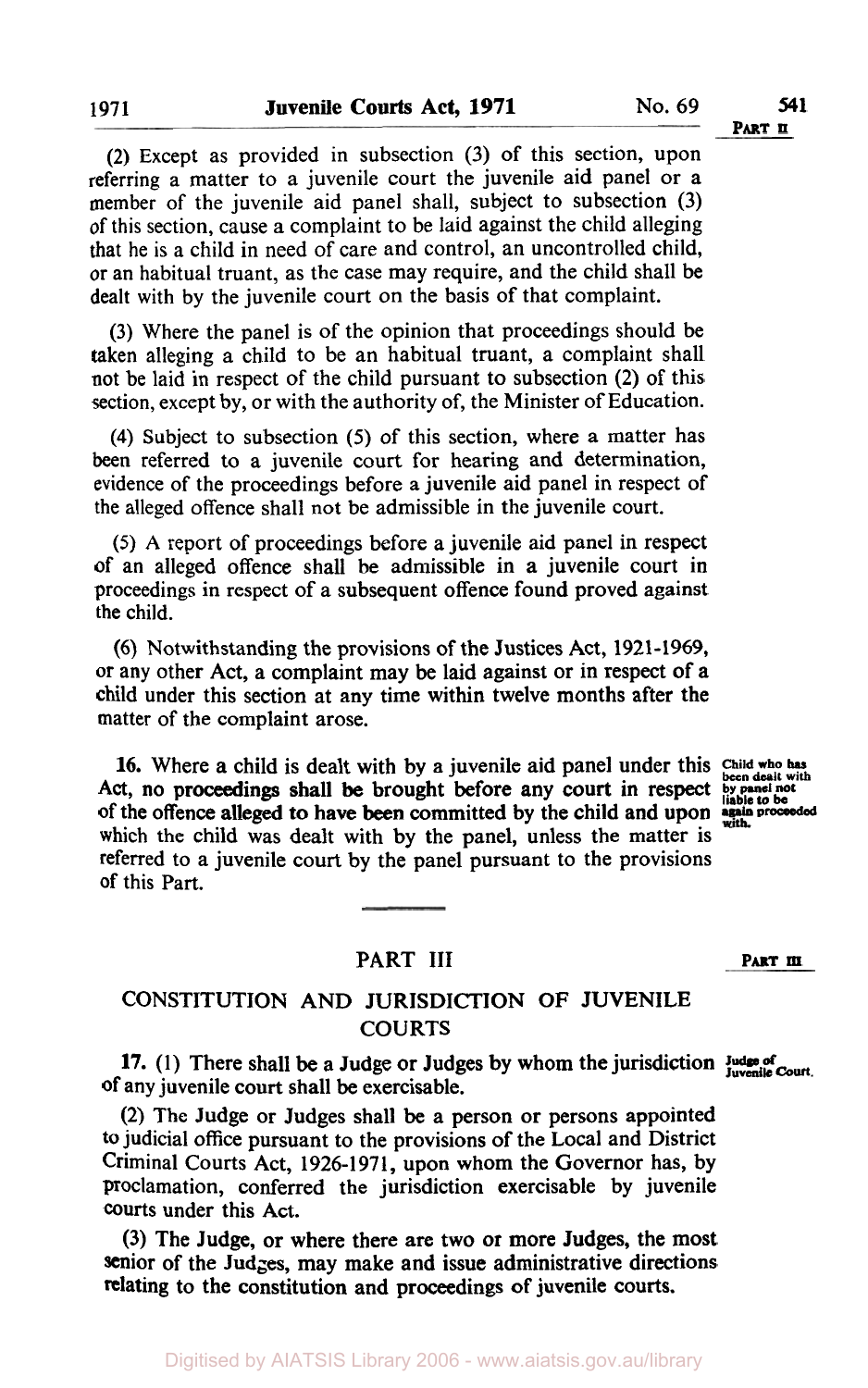**(4)** For the purposes of subsection (3) of this section seniority shall be determined according to the date on which jurisdiction is conferred under subsection (2) of this section.

*(5)* The Governor may, by subsequent proclamation, revoke a proclamation conferring upon a Judge the jurisdiction exercisable by juvenile courts under this Act.

**18. (1)** The senior Judge shall on or before the thirtieth day of September in each year submit a report to the Minister upon the administration of this Act over the period of twelve months ending on the thirtieth day of June in that year.

(2) The Minister shall, within fourteen days after receipt of the report, lay the report before Parliament if Parliament is then in session, or if Parliament is not then in session, within fourteen days after the commencement of the next session of Parliament.

(3) No proceedings of any kind shall lie against a person in relation to any comment made, in good faith and without malice, by that person on or in relation to a report referred to in subsection (1) of this section.

**Constitution of juvenile court.**  19. (1) Subject to this Act, a juvenile court shall be validly constituted if constituted of a judge, a special magistrate, a special justice, or of two justices chosen from a panel of justices prepared in accordance with the provisions of this section.

> (2) The Attorney-General shall prepare for the whole of the State a panel of justices containing the names and addresses of justices who are, in his opinion, specially qualified to hear and determine proceedings against or in respect of children.

> (3) The Attorney-General may, from time to time, revise the panel of justices prepared under subsection (2) of this section.

> **(4)** Notwithstanding the provisions of subsection (1) of this section: if in the opinion of the clerk of a court of summary jurisdiction, it is not reasonably practicable for the court to be constituted a juvenile court in accordance with that subsection, the court shall be a validly constituted juvenile court if constituted of any two justices.

**Juvenile court to be con- stituted where possible of Judge or special magistrate.** 

**Jurisdiction and general powers of a juvenile** court.

**20.** (1) A juvenile court shall not be constituted of a special justice, or of justices, where it is reasonably practicable for the court to be constituted of a Judge or a special magistrate.

(2) This section does not affect the validity or effect of any decision, judgment or order made by a court constituted in a manner contrary to the provisions of this section.

**21. (1)** A juvenile court shall be a court of summary jurisdiction and shall, subject to this Act, have and may exercise in relation to matters arising under this Act all the jurisdiction, powers and functions exercisable by a court of summary jurisdiction under the Justices Act, 1921-1969.

**Report.**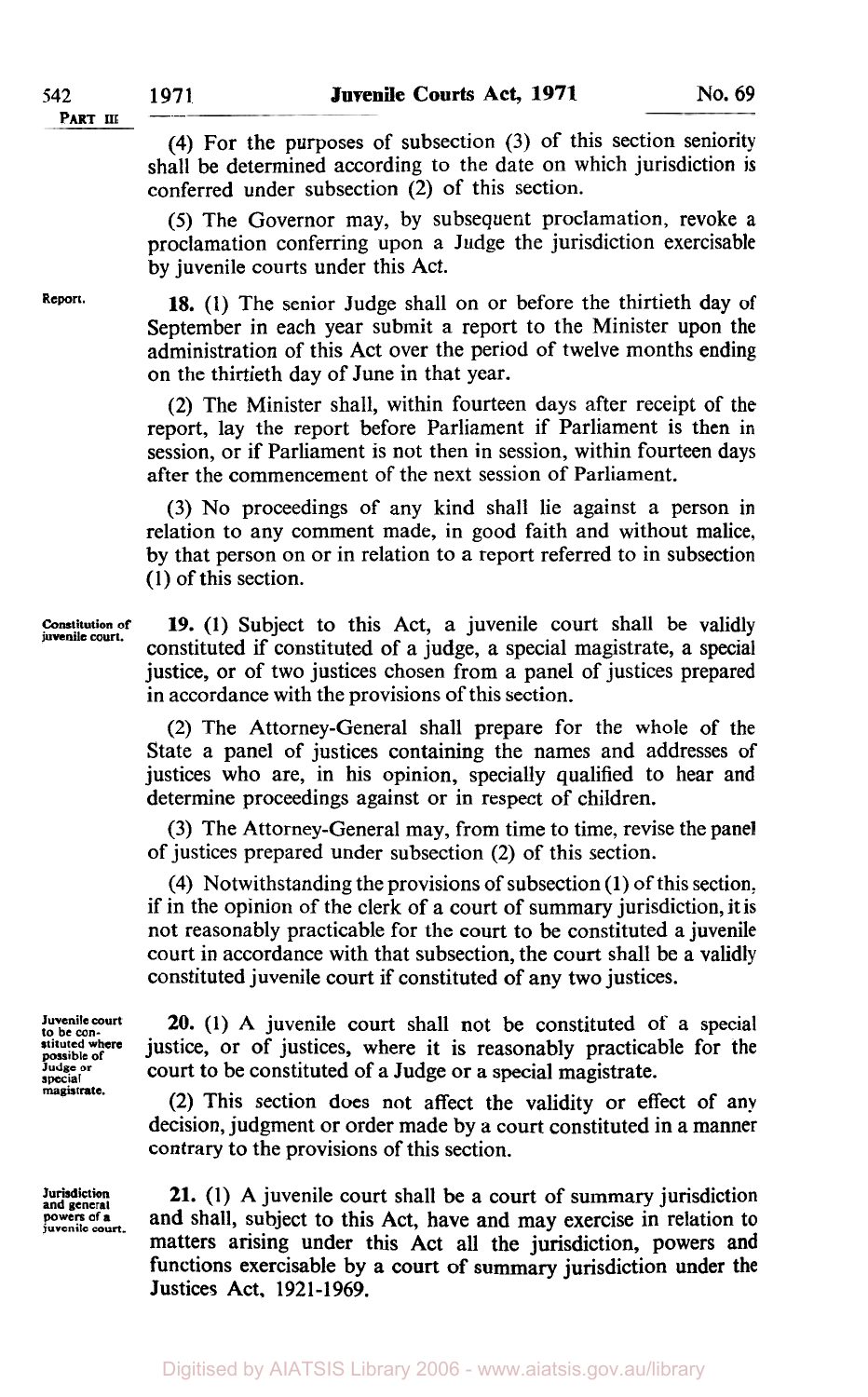**(2)** Subject to this Act and the regulations, the provisions of the Justices Act, 1921-1969, and the rules under that Act, shall apply to and in relation to any proceedings of, or in connection with, a juvenile court.

**(3) In** the case of any inconsistency between the provisions referred to in subsection (2) of this section and the provisions of this Act, the provisions of this Act shall apply.

**(4)** The provisions of sections 27a, 27b, 27c, 27d, 57a and 70ab of the Justices Act, 1921-1969, and any other provisions of that Act or the rules made thereunder excluded by regulation made pursuant to this Act from applying to proceedings under this Act, shall not apply to any such proceedings.

*(5)* Except where specific provision is made for the exercise of powers under the Offenders Probation Act, 1913-1971, by a juvenile **court,** those powers shall not be exercisable by a juvenile court.

**22.** (1) So far as is reasonably practicable, a juvenile court shall **Place of** sitting. not sit in any building while any court which is not a juvenile court *is* sitting therein.

**(2)** Every information, complaint, charge, summons or application which is to be heard by a juvenile court within the metropolitan area, shall be heard only in such room or place as is, from time to time, appointed or approved of by the Minister for the purpose of the hearing of such informations, complaints, charges, summonses and applications.

**23.** (1) Except as otherwise expressly provided by this Act or **Jurisdiction of juvenile courts.**  any other Act, an information, complaint or charge against a child, shall not be heard by any court of summary jurisdiction that is not a juvenile court.

(2) Except as otherwise provided by this Act, an information, complaint, charge or any application or other proceedings against a person who has attained the age of eighteen years shall not be heard by a juvenile court.

**(3)** Notwithstanding the provisions of subsections **(1)** and **(2) of** this section, no conviction, order or adjudication of a court shall be invalid by reason only of a contravention **of** those subsections.

**24.** No provision of this Part shall be construed as restricting the **Power of** powers of any justice or special justice to sit in any convenient *process*. building, room or place for the purpose of issuing any summons, *s. 6.*  warrant or other process or of hearing an application for an adjournment of any proceedings or of hearing such evidence as may be necessary for any of such purposes.